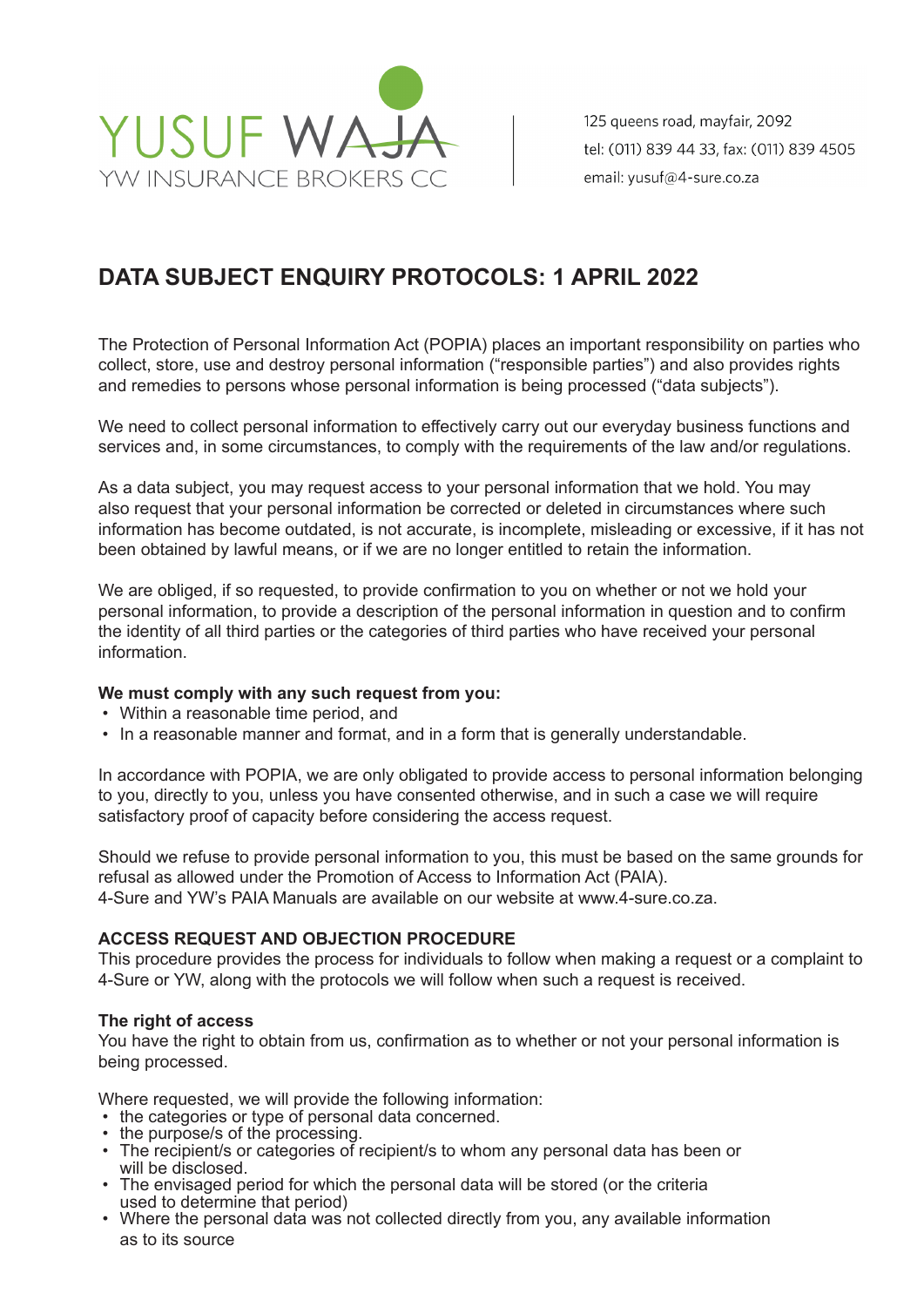## **How to make a Data Subject Access Request**

You need to make this request in writing using the form provided in Annexure A. Where a request is received by electronic means, we will provide the information in a commonly used electronic format, unless an alternative format is requested.

## **What we do when we receive a Data Subject Access Request**

#### **Identify Verification**

Data subject access requests are passed to 4-Sure or YW's information officer as soon as received, and a record of the request is noted.

The person assigned to the request will use all reasonable measures to verify your identity, as the individual to whom the personal information relates. Where we are unable to do so, we may contact you for further information, or ask you to provide evidence of your identity prior to actioning any request. This is to protect your information and rights.

If a third party, relative or representative is requesting the information on your behalf, we will verify their authority to act for you and again, may contact you to confirm their identity and gain your authorization prior to actioning any request.

## **Information Gathering**

If you have provided enough information in your request to collate the personal information held about you, we will gather all forms (hard-copy, electronic, etc) and ensure that the information required is provided in an acceptable format. If we do not have enough information to locate your records, we may contact you for further details. This will be done as soon as possible and within the timeframes set out below.

# **Information Provision**

Once we have collated all the personal information held about you, we will send this to you in writing. The information will be in a concise, transparent, and easily accessible format, using clear and plain language.

## **Fees and Timeframes**

Whilst we will confirm, free of charge, whether or not we hold personal information about you, should we require, depending on the nature of your request, that you pay us a fee in order to enable us to respond to your request and for the services provided to you, we will:

- Provide you with a written estimate of the fee before providing the services; and
- We may require you to pay a deposit for all or part of the fee.

Where the request is made by electronic means, we will provide the information in a commonly used electronic format, unless an alternative format is requested.

We will always aim to provide the requested information at our earliest convenience, but at a maximum, 30 days from the date the request is received. However, where the retrieval or provision of information is particularly complex or is subject to a valid delay, the period may be extended by two further months. If this is the case, we will write to you within 30 days and keep you informed of the delay and provide the reasons.

Your other rights

You have the right to request the correction of any inaccurate data held by us. Where we are notified of inaccurate data, and agree that the data is incorrect, we will amend the details as directed by you and make a note on our system of the change and reasons.

We will rectify the errors within 30 days and inform you in writing of the correction and where applicable, provide the details of any third-party to whom the data has been disclosed. Where applicable, we will inform all third parties to whom your personal information was disclosed, of the corrections or updates needed.

In certain circumstances, you may also have the right to request from us, the erasure of personal data or to restrict the processing of personal data where it concerns your personal information, as well as the right to object to such processing.